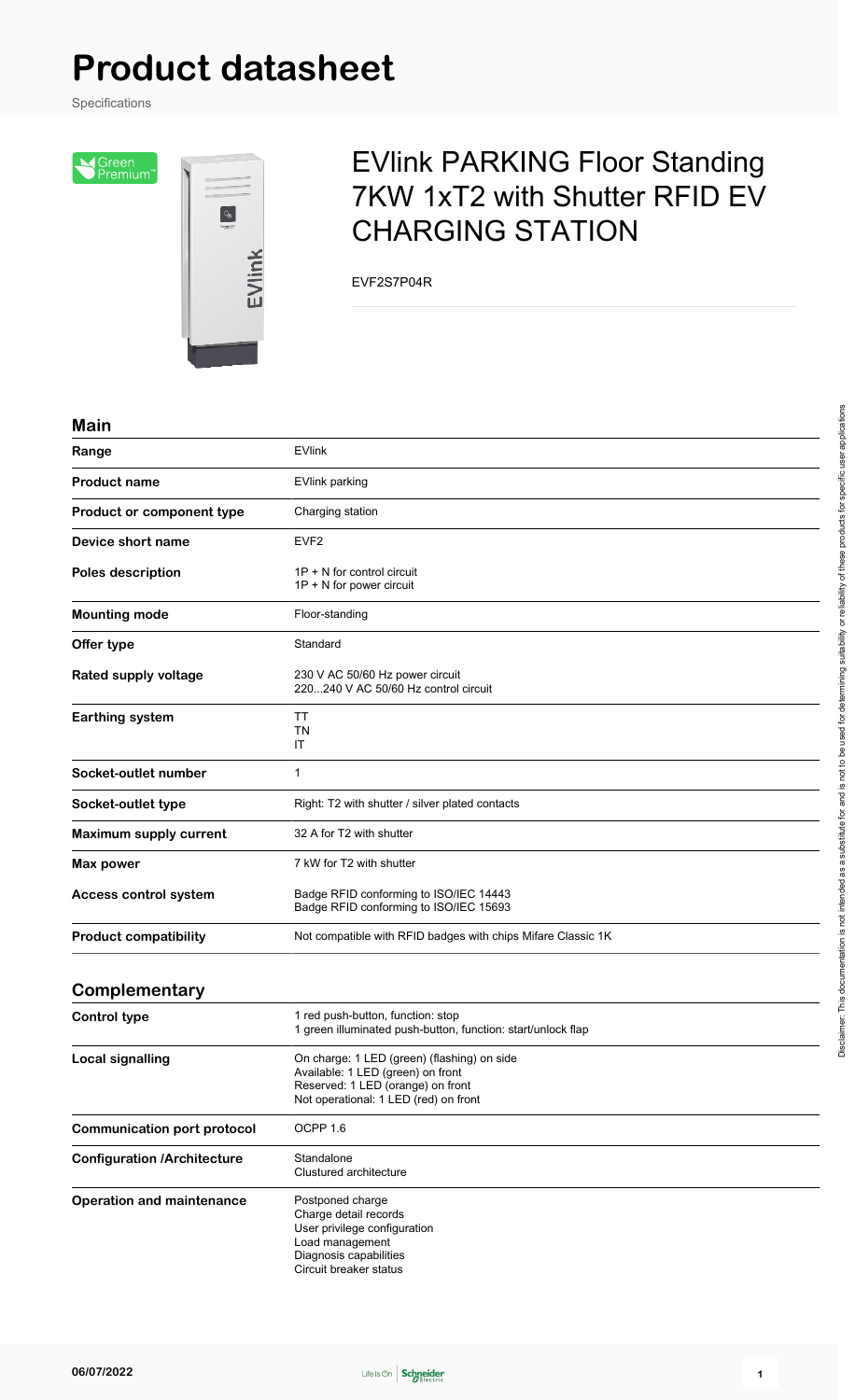| Web server                    | Embedded                                         |
|-------------------------------|--------------------------------------------------|
| <b>Ethernet service</b>       | Configuration via web server                     |
| <b>Standards</b>              | IEC 61851-1<br>IEC 61851-22                      |
| <b>Product certifications</b> | CВ<br><b>ZE Ready</b><br>EV Ready<br><b>CE</b>   |
| Height                        | 1146 mm                                          |
| Width                         | 413 mm                                           |
| <b>Depth</b>                  | 220 mm                                           |
| Net weight                    | 50 kg                                            |
| Colour                        | Front: white (RAL 9003)<br>Side: grey (RAL 7016) |

#### **Environment**

| IP degree of protection                  | IP54 off load conforming to IEC 61851-1<br>IP54 on load conforming to IEC 61851-1                 |  |
|------------------------------------------|---------------------------------------------------------------------------------------------------|--|
| IK degree of protection                  | IK10 charging station conforming to IEC 61851-22<br>IK10 socket-outlet conforming to IEC 61851-22 |  |
| Ambient air temperature for<br>operation | -3050 °C conforming to IEC 61851-22                                                               |  |
| Ambient air temperature for<br>storage   | $-4080 °C$                                                                                        |  |
| <b>Operating altitude</b>                | 02000 m conforming to IEC 61851-22                                                                |  |
| <b>Relative humidity</b>                 | 095%                                                                                              |  |

### **Packing Units**

| Unit Type of Package 1              | <b>PCE</b> |
|-------------------------------------|------------|
|                                     |            |
| Number of Units in Package 1        | 1          |
| Package 1 Weight                    | 40.5 kg    |
| Package 1 Height                    | 38 cm      |
| Package 1 width                     | 45 cm      |
| Package 1 Length                    | 128 cm     |
| Unit Type of Package 2              | <b>CAR</b> |
| <b>Number of Units in Package 2</b> | 1          |
| Package 2 Weight                    | 42.0 kg    |
| Package 2 Height                    | 38 cm      |
| Package 2 width                     | 45 cm      |
| Package 2 Length                    | 128 cm     |

#### **Offer Sustainability**

| -                                 |                                         |
|-----------------------------------|-----------------------------------------|
| Sustainable offer status          | Green Premium product                   |
| <b>REACh Regulation</b>           | <b>REACh Declaration</b>                |
| <b>REACh free of SVHC</b>         | Yes                                     |
| <b>EU RoHS Directive</b>          | Compliant<br><b>EU RoHS Declaration</b> |
| <b>Mercury free</b>               | Yes                                     |
| <b>RoHS</b> exemption information | Yes                                     |